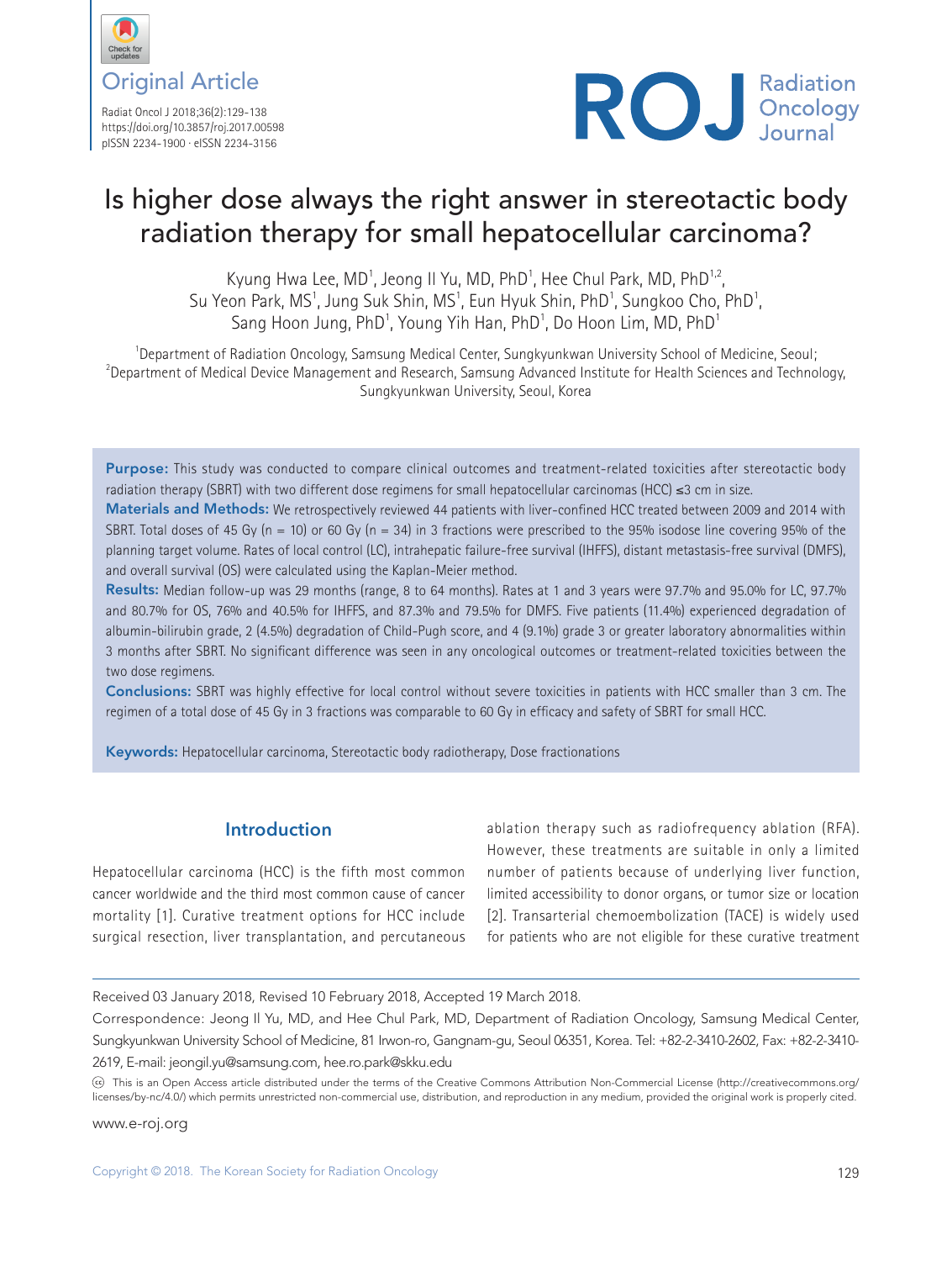options. Although some randomized trials and meta-analyses showed the effectiveness of TACE [3-6], local control rates of 50%–70% at 1 year are unsatisfactory compared with other curative options such as RFA or resection [7]. Stereotactic body radiotherapy (SBRT) is an emerging alternative option for patients with HCC that is inoperable or unsuitable for other locoregional therapies including RFA or TACE. Several retrospective and prospective studies of SBRT for HCC showed encouraging outcomes, with local control rates of 66%–100% and overall survival (OS) of 52%–100% at 2 or 3 years without severe toxicities [8-16]. Especially for small HCC, results of recent studies indicate very high local control rates of 96%– 100% and OS rates of 56%–76% [14-16].

Nonetheless, the total dose or fractionation schedule for SBRT of HCC varies considerably according to tumor size, underlying liver function, and institutional experience. In our institution, two main regimens of 45 Gy in 3 fractions and 60 Gy in 3 fractions were used for SBRT for HCC. The purpose of this study was to compare the clinical outcomes and treatment-related toxicities after SBRT with two different dose regimens for predominantly small-sized HCC of 3 cm or less.

### **Materials and Methods**

#### **1. Patients**

This study was performed after approval by the Institutional Review Board of Samsung Medical Center (No. 2017-11- 156). We reviewed data for all patients treated with SBRT for localized HCC from August 2009 to October 2014. Eligibility criteria were: HCC not suitable for or refractory to surgery and other locoregional modalities such as RFA or TACE; HCC 3 cm or less across longest diameter and fewer than three synchronous lesions; adequate residual functional liver volume greater than 700 mL; HCC confined to the liver without extrahepatic metastases; Eastern Cooperative Oncology Group (ECOG) score 0 to 1; age ≥20 years; and Child-Pugh class A or B. Patients with double primary cancers  $(n = 4)$ , who underwent transplant after SBRT  $(n = 1)$ , or were lost to follow-up within 6 months after SBRT ( $n = 4$ ) were excluded to ensure accurate analysis of outcomes. Patients with other previous treatments were accepted.

For all patients, diagnosis of HCC was based on (1) histological confirmation, or (2) characteristic tumor appearance in imaging studies with the presence of risk factors including chronic hepatitis B or C viral infection, cirrhosis, and increased alpha-fetoprotein (AFP) according to guidelines of the Korean Liver Cancer Study Group [17]. All cases were presented to a multidisciplinary liver tumor board including hepatologists, hepatic surgeons, radiation oncologists, and radiologists. All patients provided signed informed consent to be treated.

#### **2. Treatment**

All patients were educated and trained in controlling their respiration reproducibly and regularly using a visual prompting device before the beginning of a simulation, as previously described by Jung et al. [18] at the same institution. A personalized vacuum cushion facilitated patient immobilization in a supine position and four-dimensional (4D) computed tomography (CT) scanning was performed while the patient breathed with visual guidance from the simulation. The 4D CTs were sorted into 10 phase bins retrospectively.

Gross tumor volume (GTV) was defined as the arterial enhancing lesion with washout in the portal or delayed phase. Planning CT images were co-registered with pretreatment diagnostic or radiation therapy (RT)-planning magnetic resonance imaging (MRI) to better identify viable HCCs. Clinical target volume (CTV) was defined as a 5.0–6.0 mm margin for GTV, and internal target volume (ITV) was defined as the envelope of CTVs in the phase within a gating window of 40%–60%. Planning target volume (PTV) was determined from ITV by adding an isotropic setup margin of 7.0–8.0 mm. Organs at risk (OAR) included whole liver, normal liver (whole liver minus CTV), stomach, duodenum, small and large bowels, kidneys, spinal cord, heart and great vessels, skin, and chest walls. The maximum dose for a 700-mL of normal liver was restricted to less than 21 Gy in 3 fractions. Other prescription doses and planning constraints for OAR were defined as in Supplementary Table S1.

A treatment plan using Pinnacle<sup>3</sup> (Philips Healthcare, Fitchburg, WI, USA) was conducted with 5–6 photon fields with nominal energy 10 MV using the end-exhale 4D CT image. A total dose of either 45 or 60 Gy was prescribed to the isodose line covering 95% of the PTV. Mainly, 45 Gy was used when SBRT was started for HCC, escalating to 60 Gy when we did not observe severe toxicity from 45 Gy in several patients. All patients were treated with a Novalis Tx (Varian Medical Systems, Palo Alto, CA, USA) equipped with a real-time position management system with a gating technique using a duty cycle of 40%–60%. Image guidance was performed in two stages before administering each fraction. First, 3D bone matching was performed using cone-beam CT followed by 2D surrogate matching in the anterior-posterior and lateral directions at the end-exhale phase using an On-Board Imager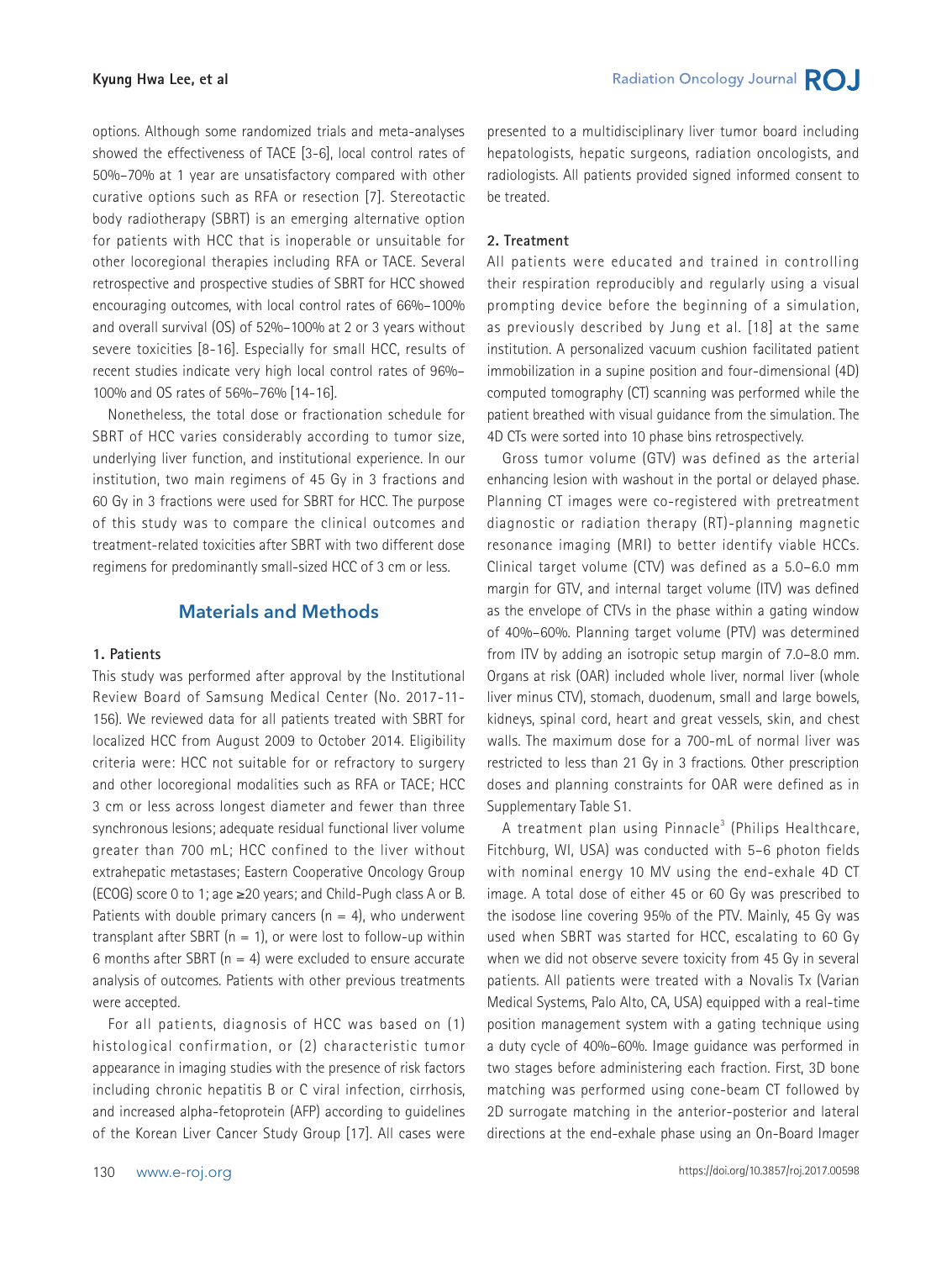(Varian Medical Systems). In most patients, iodized oil uptake around the target by previous TACE and diaphragm at the endexhale phase were used as a surrogate. Two or three fiducial markers were implanted under sonographic guidance and used for setup with some patients.

#### **3. Patient follow-up**

All patients were assessed 1 month after SBRT, every 3 months for 2 years, and every 4–6 months thereafter. Follow-up included clinical examination, contrast-enhanced MRI or CT scan, biochemical profiles, and tumor markers. Local failure was defined as recurrence within the PTV, intrahepatic failure was defined as recurrence at any site in the liver but outside of the PTV, and distant metastasis was defined as recurrent disease at any site outside the liver. Toxicity was evaluated according to the Common Terminology Criteria for Adverse Events (CTCAE) version 4.0. Radiation-induced hepatic toxicity was evaluated according to any decline in liver function using Child-Pugh score and albumin-bilirubin (ALBI) grade [19] within 3 months after SBRT. Scores were censored after other liver-directed therapies for further intrahepatic recurrences after SBRT.

#### **4. Statistical analysis**

Quantitative variables were described by median and range and qualitative variables by frequency and percentage. Comparisons between the group treated with total dose 45 Gy (45-Gy group) and the group treated with 60 Gy (60-Gy group) were by two-sample t-test,  $\chi^2$  test, Fisher exact test, or Mann-Whitney test. Rates of local control, intrahepatic failure-free survival (IHFFS), distant metastasis-free survival (DMFS), and OS were calculated according to the Kaplan-Meier method. Log-rank test was used to determine statistical significance of survival differences. All statistical analyses were performed using SPSS version 23.0 (IBM Corporation, Armonk, NY, USA)) and p-values <0.05 were considered statistically significant.

#### **Results**

#### **1. Patient characteristics**

A total of 46 liver lesions that were irradiated in 44 patients were included in analyses. Patient and treatment characteristics are in Table 1. Median follow-up was 29 months (range, 8 to 64 months) with 44 patients with a single lesion and 2 patients with 2 separate synchronous lesions. Almost all patients had previously experienced multiple treatments for HCC up to 14 times. Among all evaluable patients, only one

was previously untreated with newly diagnosed HCC. Of the remaining 43 patients, 23 had newly developed intrahepatic recurrences in previous untreated lesions and 20 had recurrences of previously treated lesions. The median number of previous treatments was four; however, despite a large number of previous treatments, moderate liver functions were retained, with Child-Pugh scores A5 or A6 for all patients.

The 45-Gy group had 10 patients and the 60-Gy group had 34. No difference in patient characteristics were observed between the two groups except for year of treatment; the proportion of patients treated before 2013 was significantly larger in the 45-Gy group than in the 60-Gy group (90% vs. 3%;  $p < 0.001$ ).

#### **2. Survival and prognostic factors**

For 44 patients, 46 tumors were treated and individually evaluated. Local control rate was 97.7% at 1 year and 95.0% at 3 years (Fig. 1A) with two cases of local failure. All local failures occurred in the 60-Gy group and were associated with extrahepatic progression. The first case of local failure, a 2.4-cm lesion in the right dome, was treated by 60 Gy in 3 fractions, achieving complete response at 6 months after SBRT. Recurrence occurred at the lower margin of PTV 10 months after treatment and metastatic lung nodules were detected at the same time (Fig. 2A and 2B). The second case, a 2.0-cm lesion, also in the right dome, was similarly treated with 60 Gy in 3 fractions, achieving complete response after 3 months. Distant failure in the peritoneal cavity was detected at 6 months after treatment and infield failure around the upper margin of PTV was discovered 17 months after SBRT (Fig. 2C and 2D). The two patients were treated with sorafenib after diagnosis of distant failure. The patient in the first case died 24 months after SBRT, and the patient in the second case was alive with disease at last follow-up 24 months after SBRT.

The OS rate was 97.7% at 1 year and 80.7% at 3 years (Fig. 1B). Nine patients died during follow-up, and all deaths were related to cancer progression. Of these 9 patients, 4 had both intrahepatic and distant progression, 4 had only intrahepatic progression, and 1 had both infield and distant progression. At 1 and 3 years, respectively, IHFFS rates were 76% and 40.5% (Fig. 1C) and DMFS rates were 87.3% and 79.5% (Fig. 1D). Median progression-free survival was 13.0 months (95% confidence interval, 7.4–18.6). Among the 26 patients with tumor progression, 21 had only outfield intrahepatic progression, and five had both outfield intrahepatic and distant failures (Supplementary Fig. S1).

No differences in survival outcomes between the 45-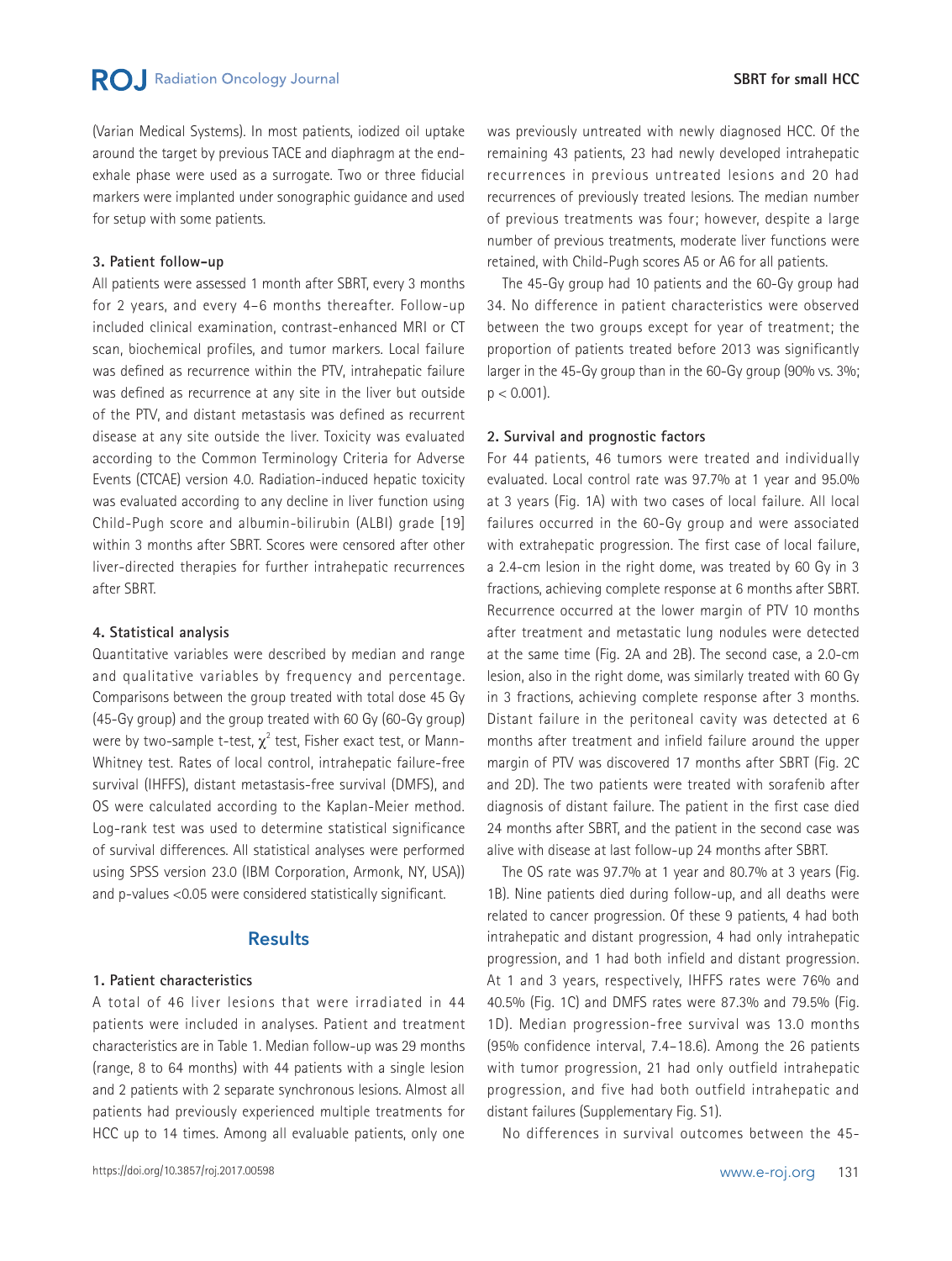#### **Kyung Hwa Lee, et al**

#### **Table 1.** Patients' characteristics

| Age (yr)<br>65 (47-78)<br>59 (47-73)<br>65 (49-78)<br>0.076<br>Sex<br>0.289                  |  |
|----------------------------------------------------------------------------------------------|--|
|                                                                                              |  |
|                                                                                              |  |
| 35 (80)<br>Male<br>9(90)<br>26 (76)                                                          |  |
| 9(20)<br>Female<br>1(10)<br>8(24)                                                            |  |
| Hepatitis etiology<br>0.250                                                                  |  |
| B<br>31 (70)<br>23 (68)<br>8(80)                                                             |  |
| C<br>6(14)<br>0(0)<br>6(18)                                                                  |  |
| Other<br>7(16)<br>2(20)<br>5(15)                                                             |  |
| < 0.001<br>Treatment year                                                                    |  |
| 10(23)<br>1(3)<br>$<$ 2013<br>9(90)                                                          |  |
| $\geq$ 2013<br>34 (77)<br>1(10)<br>33 (97)                                                   |  |
| <b>TACE before SBRT</b><br>0.206                                                             |  |
| Yes<br>34(77)<br>9(90)<br>25(74)                                                             |  |
| No<br>10(23)<br>1(10)<br>9(26)                                                               |  |
| No. of previous treatments<br>0.422                                                          |  |
| 31(71)<br>$<7\,$<br>6(60)<br>25(74)                                                          |  |
| 4(40)<br>$\geq 7$<br>13 (29)<br>9(26)                                                        |  |
| $14(8-28)$<br>$14(8-27)$<br>$14(8-28)$<br>Tumor diameter (mm)<br>0.382                       |  |
| 4(9)<br>2(20)<br>2(6)<br>< 10                                                                |  |
| 30 (68)<br>6(60)<br>24 (71)<br>$\geq$ 10 and <20                                             |  |
| $\geq$ 20 and <30<br>10(23)<br>2(20)<br>8(24)                                                |  |
| No. of synchronous lesions<br>0.168                                                          |  |
| 42 (95)<br>34 (100)<br>$\mathbf{1}$<br>8(80)                                                 |  |
| 2(5)<br>2(20)<br>0(0)<br>$\overline{2}$                                                      |  |
| AFP (ng/mL)<br>$9.05(1.6 - 1, 558.1)$<br>$11.15(1.8 - 1.558.1)$<br>7.85 (1.6-394.2)<br>0.237 |  |
| < 3.5<br>12(27)<br>2(20)<br>10(29)                                                           |  |
| $\geq 3.5$<br>8(80)<br>32 (73)<br>24 (71)                                                    |  |
| Child-Pugh score<br>0.516                                                                    |  |
| 38 (86)<br>A <sub>5</sub><br>8(80)<br>30 (88)                                                |  |
| 6(14)<br>A <sub>6</sub><br>2(20)<br>4(12)                                                    |  |
| <b>BCLC</b> stage                                                                            |  |
| 31 (70)<br>26 (76)<br>$\mathbf 0$<br>5(50)                                                   |  |
| 11(25)<br>8(24)<br>A<br>3(30)                                                                |  |
| B<br>0(0.0)<br>0(0)<br>0(0)                                                                  |  |
| $\overline{C}$<br>2(5)<br>2(20)<br>0(0)                                                      |  |
| Type of HCC<br>0.054                                                                         |  |
| Newly developed in previous untreated lesion<br>24 (55)<br>8(80)<br>16(47)                   |  |
| Recurred in previous treated lesion<br>20(45)<br>2(20)<br>18 (53)                            |  |

Values are presented as median (range) or number (%).

TACE, trans-arterial chemoembolization; SBRT, stereotactic body radiation therapy; AFP, alpha-fetoprotein; BCLC, Barcelona Clinic Liver Cancer; HCC, hepatocellular carcinoma.

Gy group and 60-Gy group were observed. The 2-year local control rate was higher in the 45-Gy group than the 60-Gy group but the difference was not significant (100% vs. 93.7%;  $p = 0.462$ ). The 60-Gy group tended to have higher 3-year IHFFS and OS, but without significance (Table 2). Tumor size less than 2 cm was a favorable factor for local control ( $p =$ 0.041). Etiology of chronic hepatitis B, AFP level lower than 3.5 IU/mL, and recurrence in a previous treated lesion were favorable factors for intrahepatic control. AFP <3.5 IU/mL was the only favorable factor for survival.

#### **3. Toxicity**

All scheduled treatments were completed without manifestations of acute toxicities during treatment. Five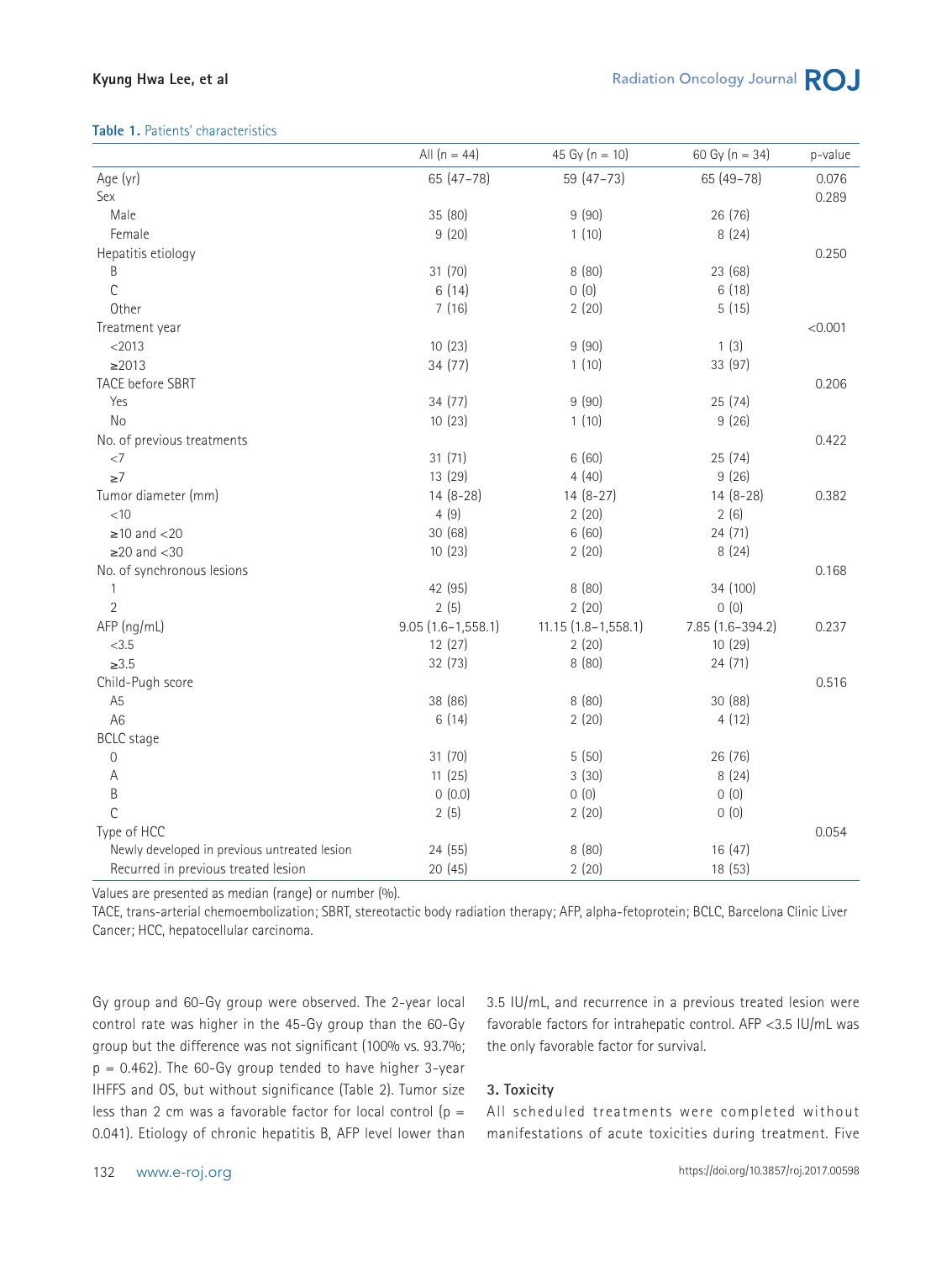# ROJ Radiation Oncology Journal

#### **Table 2.** Prognostic factors

|                                              | No. of<br>patients | 3-yr LC<br>(0/0) | p-value | 3-yr IHFFS<br>(0/0) | p-value | $3-yr$ OS<br>(0/0) | p-value |
|----------------------------------------------|--------------------|------------------|---------|---------------------|---------|--------------------|---------|
| Age (yr)                                     |                    |                  |         |                     |         |                    |         |
| <60                                          | 15                 | 100.0            | 0.297   | 26.7                | 0.088   | 72.0               | 0.065   |
| $\geq 60$                                    | 29                 | 92.4             |         | 44.3                |         | 87.2               |         |
| Sex                                          |                    |                  |         |                     |         |                    |         |
| Male                                         | 35                 | 93.6             | 0.444   | 31.8                | 0.068   | 76.2               | 0.121   |
| Female                                       | $\,9$              | 100.0            |         | 66.7                |         | 100.0              |         |
| Hepatitis etiology                           |                    |                  |         |                     |         |                    |         |
| B                                            | 31                 | 93.1             | 0.669   | 51.6                | 0.047   | 85.5               | 0.422   |
| $\mathcal{C}$                                | 6                  | 100.0            |         | 16.7                |         | 80.0               |         |
| Others                                       | 7                  | 100.0            |         | 14.3                |         | 62.5               |         |
| No. of previous treatments                   |                    |                  |         |                     |         |                    |         |
| $<$ 7                                        | 31                 | 96.3             | 0.475   | 45.2                | 0.065   | 87.0               | 0.061   |
| ${\geq}7$                                    | 13                 | 91.7             |         | 23.1                |         | 64.7               |         |
| Tumor diameter (mm)                          |                    |                  |         |                     |         |                    |         |
| < 10                                         | $\overline{4}$     | 100.0            | 0.041   | 25.0                | 0.313   | 100.0              | 0.780   |
| $\geq$ 10 and <20                            | 30                 | 100.0            |         | 36.7                |         | 77.7               |         |
| $\geq$ 20 and <30                            | $10$               | 80.0             |         | 46.7                |         | 80.0               |         |
| RT dose (Gy)                                 |                    |                  |         |                     |         |                    |         |
| 45                                           | 10                 | 100.0            | 0.462   | 30.0                | 0.688   | 67.5               | 0.513   |
| 60                                           | 34                 | 93.7             |         | 39.2                |         | 80.3               |         |
| $AFP$ (ng/mL)                                |                    |                  |         |                     |         |                    |         |
| < 3.5                                        | 12                 | 100.0            | 0.352   | 66.7                | 0.035   | 100.0              | 0.026   |
| $\geq 3.5$                                   | 32                 | 92.9             |         | 27.5                |         | 72.4               |         |
| Child-Pugh score                             |                    |                  |         |                     |         |                    |         |
| A <sub>5</sub>                               | 38                 | 94.4             | 0.615   | 39.1                | 0.615   | 80.6               | 0.988   |
| A <sub>6</sub>                               | 6                  | 100.0            |         | 33.3                |         | 83.3               |         |
| Type of HCC                                  |                    |                  |         |                     |         |                    |         |
| Newly developed in previous untreated lesion | 24                 | 91.1             | 0.202   | 20.8                | 0.003   | 71.4               | 0.065   |
| Recurred in previous treated lesion          | 20                 | 100.0            |         | 58.3                |         | 94.7               |         |

LC, local control; IHFFS, intrahepatic failure-free survival; OS, overall survival; RT, radiation therapy; AFP, alpha-fetoprotein; HCC, hepatocellular carcinoma.

#### Table 3. Hepatic toxicity

| Toxicity parameter              | Grade 3 | Grade 4-5 | Normalized |
|---------------------------------|---------|-----------|------------|
| Laboratory tests                |         |           |            |
| Elevated transaminases          | 0(0)    | 0(0)      |            |
| Hyperbilirubinemia              | 0(0)    | 0(0)      |            |
| Hypoalbuminemia                 | 0(0)    | 0(0)      |            |
| Decreased platelet count        | 4(9.1)  | 0(0)      | 0/4        |
| Elevated alkaline phosphatase   | 0(0)    | 0(0)      |            |
| Degradation of ALBI grade       | 5(11.4) |           | 3/5        |
| Degradation of Child-Pugh score | 2(4.5)  |           | 1/2        |

Values are presented as number (%).

ALBI, albumin-bilirubin.

patients (11.4%) experienced a decline of one or more ALBI grade from baseline within 3 months of SBRT, while 2 (4.5%) experienced worsening of Child-Pugh score by one or more within 3 months (Table 3). Four patients (9.1%) experienced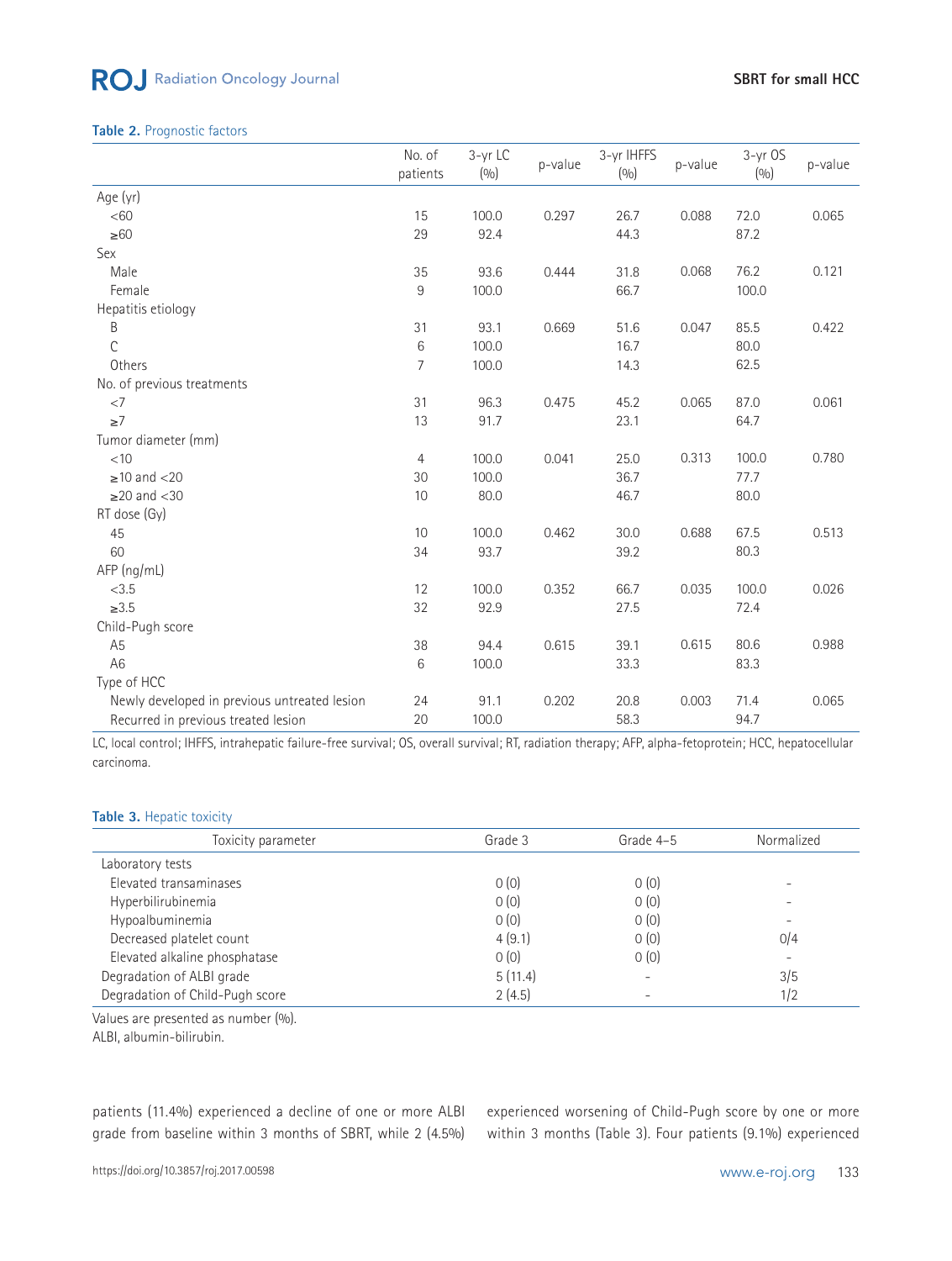

**Fig. 1.** Kaplan-Meier plots of (A) local control, (B) overall survival, (C) intrahepatic failure-free survival, and (D) distant metastasis-free survival.

a CTCAE grade 3 or greater laboratory score, specifically of 60 decreased platelet count, with deterioration from baseline within 3 months after SBRT. In the 45-Gy group, degradation of ALBI grade was seen in one patient and grade 3 or greater laboratory score in one. In the 60-Gy group, degradation of 0 0 ALBI grade was seen in 4 patients and of Child-Pugh score in two; grade 3 or greater laboratory score was seen in 3 patients. No significant difference in toxicity profiles was observed between two groups. Of 21 patients (48%) who had esophagogastroduodenoscopy within 3 months after SBRT, 80 only one had grade 1 gastric ulcers and two patients had grade 60 1 gastric erosions (Supplementary Table S2). These patients were all asymptomatic and no further treatments were needed. No other radiation-induced acute toxicities greater than grade 23 were reported. Distant metastasis<br>Distant<br>Dista **I.**<br>
CA<br>
ea<br>
B<br>
at<br>
at nt<br>ve<br>an<br>stral<br>ch<br>e

# **Discussion and Conclusion**

SBRT is an emerging treatment option for HCC that is inoperable or unsuitable for other curative locoregional modalities. Recent retrospective and prospective studies of small HCC lesions have shown promising outcomes for local control rate ranging from 96%-100%, and OS rates ranging from 56% to 76% with acceptable toxicities [14-16]. However, studies had considerable heterogeneity among institutions for indications, total dose and fractionation schedules, and methods of respiratory motion control. n<br>Piol<br>Distant<br>End

For small residual or recurrent HCC that is unsuitable for treatment by other locoregional modalities, our institution uses a salvage hypofractionated radiotherapy regimen of 50 or 60 Gy over 10 fractions before SBRT [20,21]. In this setting, at 3 years, the local control rate was 89.7% and the OS rate 57.4% with no grade 3 or greater treatment-related toxicities. Directly comparing these results with our current SBRT results is difficult because the patient groups were different. However, considering that the indication and aim of hypofractionated radiotherapy were similar, our current study showed an improved local control rate with similar toxicity using our current SBRT regimen.

We mainly used a dose regimen of 45 Gy per 3 fractions, escalating to 60 Gy per 3 fractions after we observed no severe toxicity in several cases using 45 Gy. The background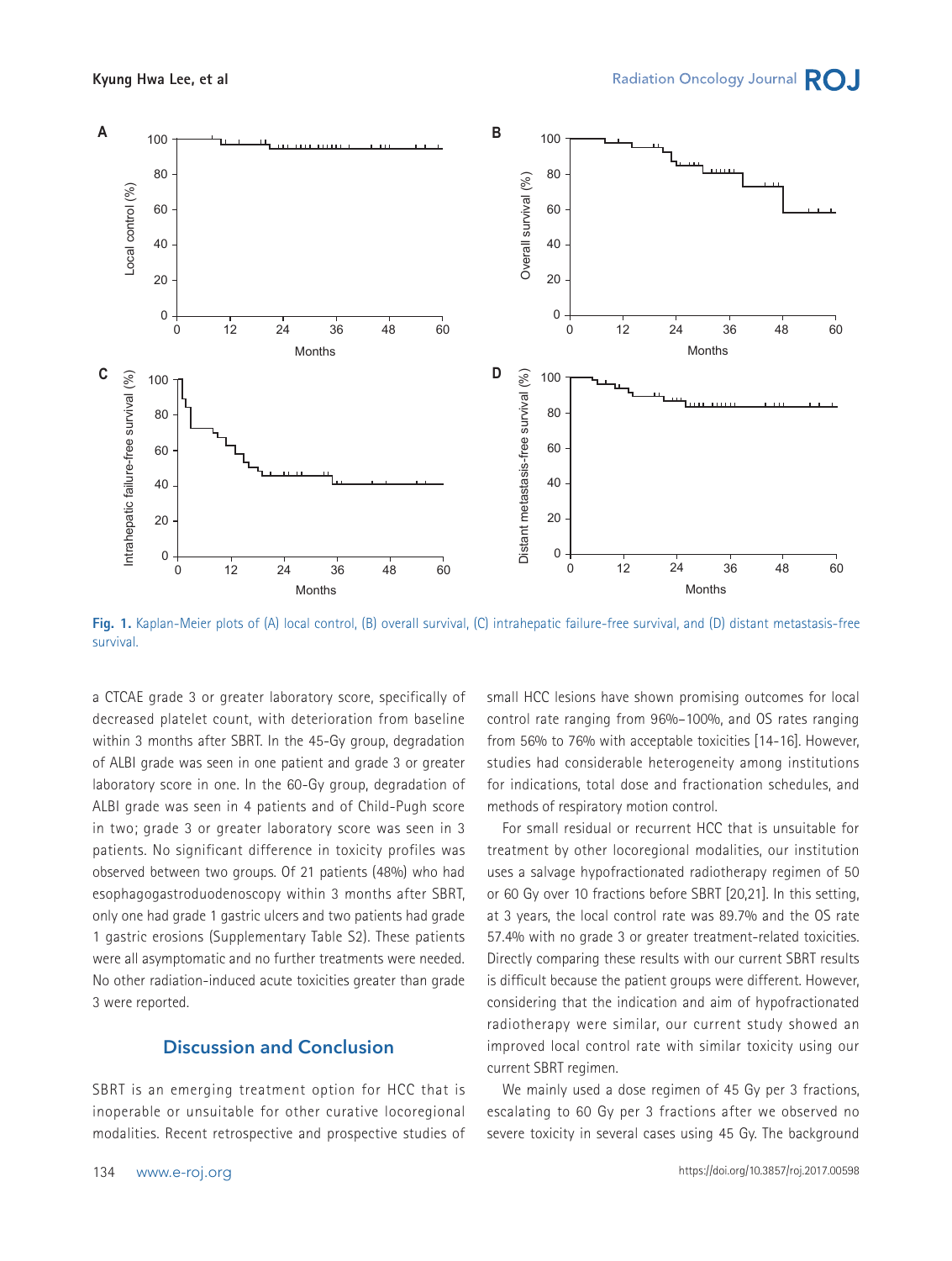of dose escalation was to improve the local control rate under acceptable toxicity; however, no difference in any clinical outcomes were seen between the 45-Gy group and 60-Gy group. Even, the two cases of local failure were observed in the 60-Gy group. One possible cause of local failures despite higher doses might be a radioresistant tumor biology related to low vascularity or dedifferentiated tumor nature. In both patients, tumors appeared with low signal intensities with peripheral enhanced rims in the arterial phase of planning MRI, and they appeared as increased low-attenuation lesions at diagnosis of local failure (Fig. 2), supporting our hypothesis.

Additionally, distant failures were found in both patients around or before diagnosis of local failure, which was distinct from other patients in whom the most common failure pattern was intrahepatic failure. This finding might be indicative of aggressive features in the two patients. We also found that radiation targeting lesions in both patients were sufficiently covered by focal liver reactions to appear in follow-up MRI at

3–4 months after SBRT. This finding suggested that physical or

marginal issues contributed less to local failures.

Different institutions use widely different total doses and fractionation regimens for treating HCC with SBRT. Dose regimens and corresponding biologically equivalent doses (BEDs) using  $\alpha/\beta$  ratio of 10 with local control rates for previous studies and our study are in Table 4. Explaining these various results using a simple rule is difficult. However, in general, a small or single HCC smaller than 3 cm was likely to be controlled well using a BED greater than 100 Gy. Yoon et al. [12] demonstrated that most local failures are found in patients with HCCs >3 cm with a local control rate at 3 years of 76.3% in patients with HCCs >3 cm, 93.3% in patients with tumors between 2.1 and 3 cm, and 100% in patients with tumors ≤2 cm in their study using a median total dose of 45 Gy in 3 fractions. Takeda showed the possibility of an acceptable local control rate of 96.3% at 3 years for small  $\leq 4$ cm) and single HCCs using BEDs less than 72 Gy with optional TACE [16]. Studies by Bujold et al. [11] and Scorsetti et al. [13] using BEDs lower than 100 Gy showed lower local control

**Fig. 2.** Locally failed tumor characteristics. (A) Pretreatment computerized tomography (CT) image of a 2.4-cm lesion in the right dome area. (B) CT image when local failure was detected 10 months after treatment. (C) Pretreatment magnetic resonance imaging of a 2.0-cm lesion in the right dome area. (D) CT image when local failure was detected 17 months after treatment.

**RO** Radiation Oncology Journal

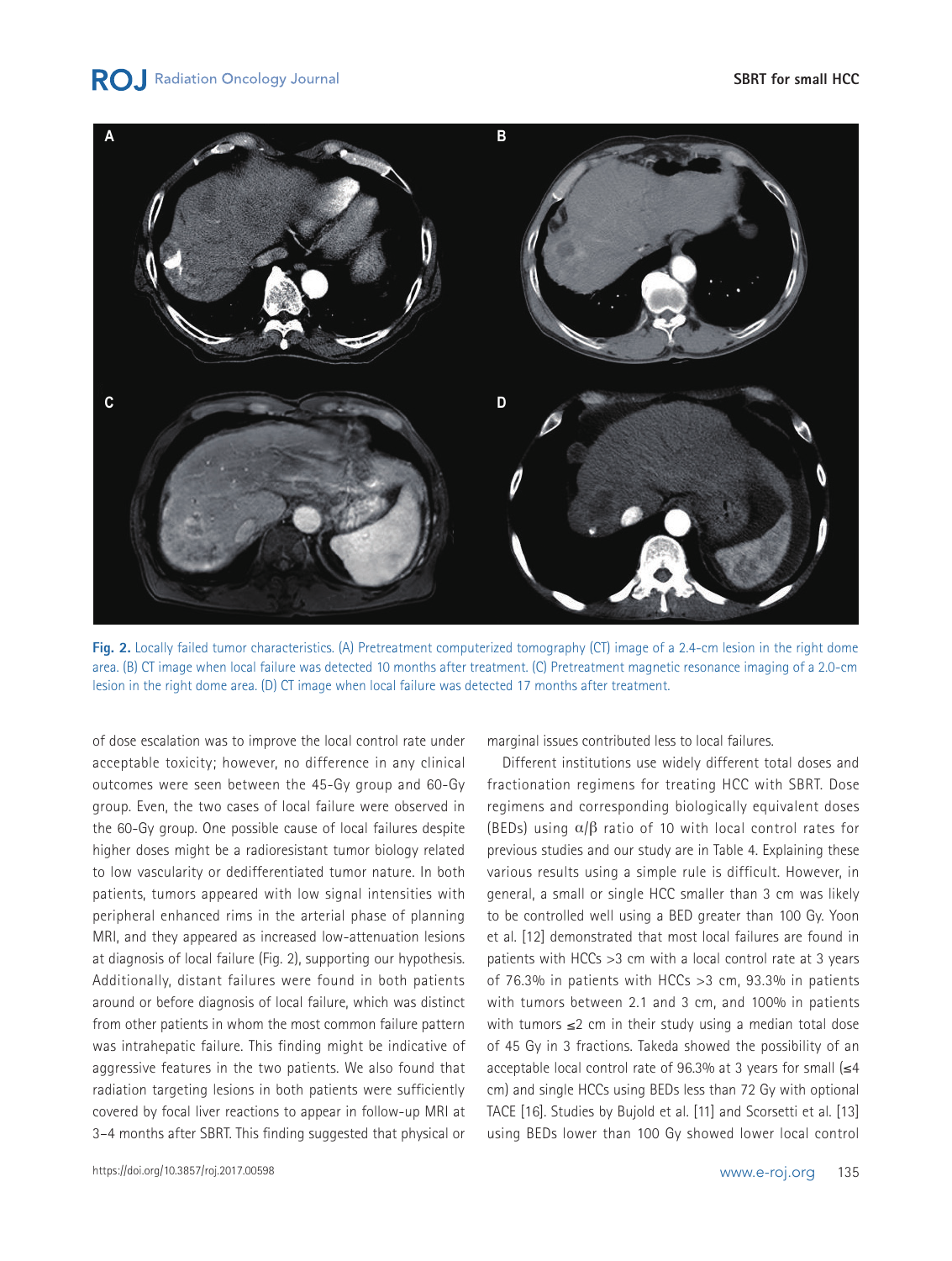#### **Kyung Hwa Lee, et al**

| Author, year                | No. of<br>patients | Tumor size<br>(mm) | Dose (Gy)/fx     | BED (Gy)         | $2 - yr$ LC $(9/0)$ | $2-yr$ OS $(0/0)$ |
|-----------------------------|--------------------|--------------------|------------------|------------------|---------------------|-------------------|
| Kwon et al. [8], 2010       | 42                 | $2.5(1.4-4.3)$     | 33/3             | 69.3             | $3-yr: 67.5$        | $3-yr: 58.6$      |
| Andolino et al. [9], 2011   | 60                 | $3.1(1.0-6.5)$     | 44/3(60)         | 108.9(60)        | 90                  | 67                |
|                             |                    |                    | 40/5(40)         | 72 (40)          |                     |                   |
| Kang et al. [10], 2012      | 47                 | $2.9(1.3 - 7.8)$   | 57/3             | 165.3            | 94.6                | 68.7              |
| Bujold et al. [11], 2013    | 102                | $7.2(1.4-23.1)$    | 36/6             | 57.6             | $1 - yr: 87$        | Median: 17 mo     |
| Yoon et al. [12], 2013      | 93                 | $2.0(1.0-6.0)$     | 45/3             | 112.5            | $3-yr: 92.1$        | $3-yr: 53.8$      |
| Scorsetti et al. [13], 2015 | 43                 | $4.8(1 - 12.5)$    | $48 - 75/3$ (48) | 124.8-262.5 (48) | 64.4                | 45.3              |
|                             |                    |                    | $36 - 60/6$ (52) | $57.6 - 120(52)$ |                     |                   |
| Huertas et al. [14], 2015   | 77                 | $2.4(0.7-6.3)$     | 45/3             | 112.5            | 99                  | 56.6              |
| Kimura et al. [15], 2015    | 65                 | $1.6(0.5-5.4)$     | 48/4             | 105.6            | 100                 | 76.0              |
| Takeda et al. [16], 2016    | 90                 | $2.3(1.0-4.0)$     | 35/5(11)         | 59.5(11)         | $3 - yr: 96.3$      | $3 - yr: 66.7$    |
|                             |                    |                    | 40/5(89)         | 72.0 (89)        |                     |                   |
| Current study               | 44                 | $1.4(0.8-5.2)$     | 45/3(23)         | 112.5(23)        | $3 - yr: 95$        | $3-yr: 80.7$      |
|                             |                    |                    | 60/3(77)         | 180 (77)         |                     |                   |

#### **Table 4.** Other studies

Values are presented as median (range) or number (%).

BED, biologically equivalent dose; LC, local control; OS, overall survival; RTOG, Radiation Therapy Oncology Group; CTCAE, Common Terminology Criteria for Adverse Events; CPS, Child-Pugh score; ALBI, albumin-bilirubin.

rates, although most patients in their studies had relatively large or multiple HCCs. The association between local control rates and BEDs of previous studies is in Supplementary Fig. S2. The trend was for local control rates to be more than 90% using BEDs above 100 Gy, but no linear associations were seen above 100 Gy. Considering these results and our experiences, higher total doses do not seem to guarantee higher local control rates. However, further studies are warranted to find proper doses and fraction schedules for SBRT for HCCs considering tumor size, location and biological features.

There are a variety of methods to investigate toxicity after SBRT such as classic radiation-induced liver disease (RILD), non-classic RILD, CTCAE grade, degradation of Child-Pugh score, and the recently introduced ALBI grade. Most studies use incidence of CTCAE grade 3 or more and worsening of Child-Pugh score within 3–6 months after SBRT to describe hepatic toxicities. In the literature, incidence of CTCAE grade 3 or more is reported to be 2.4%–30% and incidence of worsening Child-Pugh score is 4.7%–46%. Explanations for these diverse results for hepatic toxicities after SBRT include differences in tumor size, dose regimen, retained liver function at treatment, and irradiated volume of normal liver. Some studies show a strong correlation between some SBRT dosimetric parameters and hepatic toxicities [22-24]. Our investigated any degradation of ALBI grade and Child-Pugh score, and grade 3 or greater adverse events within 3 months after SBRT to evaluate toxicity. We examined if differences were detectable between the two

dose regimens. Five patients (11.4%) experienced degradation of ALBI grade, two had (4.5%) degradation of Child-Pugh score, and four (9.1%) had grade 3 or greater adverse events. No significant difference was observed in these parameters between the 45-Gy group and 60-Gy group. This low incidence of hepatic toxicities compared with other studies might be explained by the small tumor sizes and previous good liver functions within Child-Pugh score A in all patients. Additionally, the small number of patients, low incidence of hepatic toxicities, and individual dosimetric parameters might have contributed to the small difference between the two dose groups despite the large difference in BEDs.

In our institution, the majority of patients were heavily treated with modalities such as TACE, RFA, local resection, and radiation therapy; the maximum number of treatments was 14 in one patient who was treated 9 times with TACE and 5 times with RFA before SBRT. However, all patients in this study had moderate liver function with Child Pugh score A5 to A6 despite multiple previous treatments. Our results indicated if patients have relevant liver function, especially Child-Pugh score A, the outcomes and toxicity of SBRT for small HCCs could be acceptable, even with a history of multiple treatments.

The limitations of this study were mainly the retrospective design and relatively small number of patients. However, this study was planned to compare two dose groups with no other differences in patient characteristics except treatment time; all were treated with the same treatment techniques in a single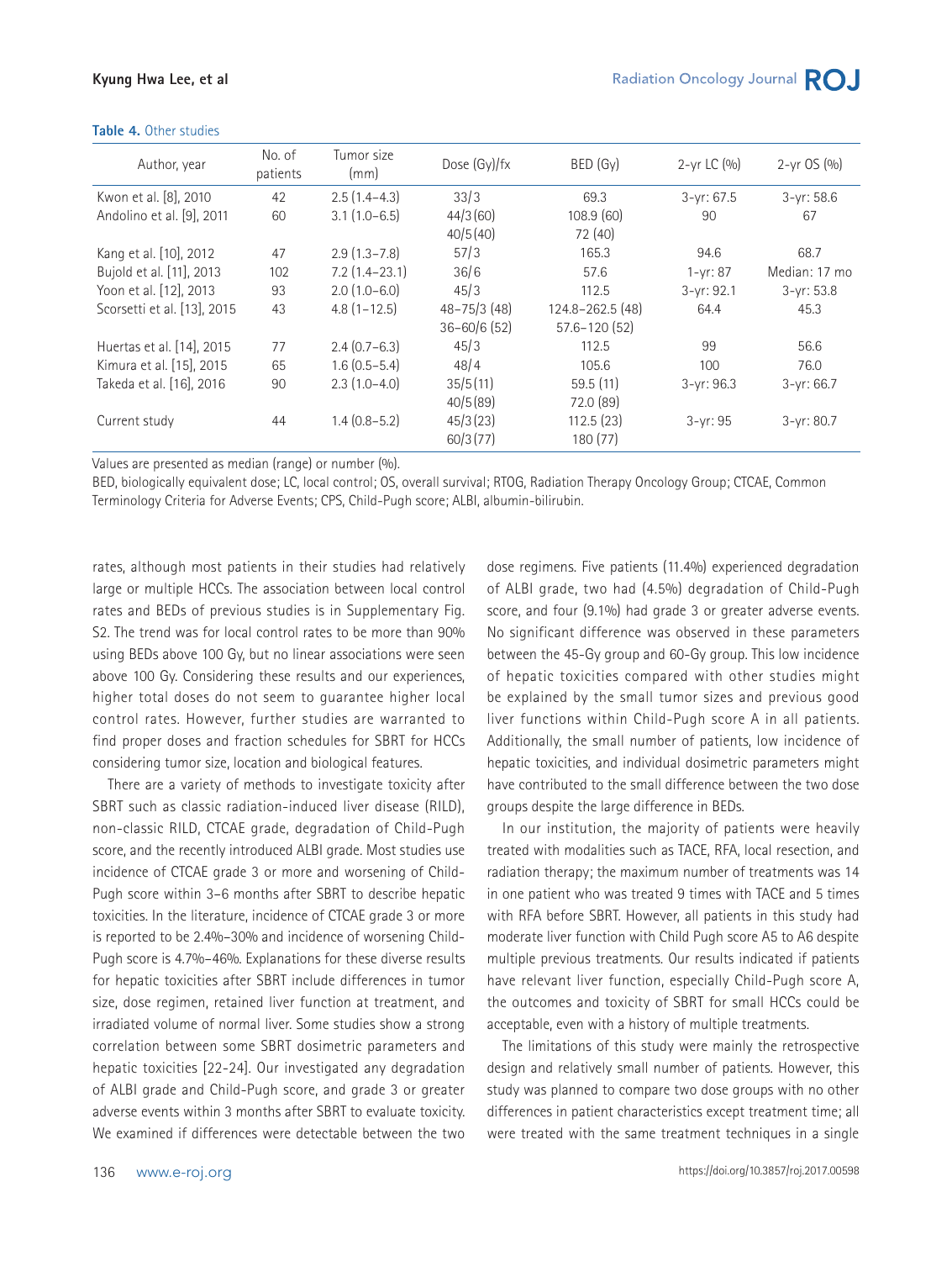# **RO** Radiation Oncology Journal

institution. Local control rates after SBRT for small HCCs in this study were highly compatible with results of other studies [14-16].

In conclusion, SBRT was highly effective for local control without severe toxicity in patients with HCCs smaller than 3 cm. This treatment should be considered as an alternative and effective treatment option for small HCCs that are unsuitable for resection or other locoregional modalities. No significant difference was observed in oncological outcomes, including local control rate or overall survival, or hepatic toxicities after SBRT between groups treated by a total dose of 45 Gy in 3 fractions versus 60 Gy in 3 fractions. The regimen of a total dose of 45 Gy in 3 fractions was comparable to 60 Gy, which appeared to be a reasonable option for SBRT in small HCC.

# **Conflict of Interest**

No potential conflict of interest relevant to this article was reported.

# **Supplementary Materials**

Supplementary materials can be found via https://doi. org/10.3857/roj.2017.00598. Table S1. Constraints to organs at risk. Table S2. Gastrointestinal and other toxicities (CTCAE grade). Fig. S1. Failure pattern related to radiation therapy target volume. Fig. S2. Local control (LC) rates related to biologically equivalent dose (BED) in other studies.

### **References**

- 1. El-Serag HB, Rudolph KL. Hepatocellular carcinoma: epidemiology and molecular carcinogenesis. Gastroenterology 2007;132:2557-76.
- 2. Bruix J, Sherman M; Practice Guidelines Committee, American Association for the Study of Liver Diseases. Management of hepatocellular carcinoma. Hepatology 2005;42:1208-36.
- 3. Camma C, Schepis F, Orlando A, et al. Transarterial chemoembolization for unresectable hepatocellular carcinoma: meta-analysis of randomized controlled trials. Radiology 2002;224:47-54.
- 4. Lo CM, Ngan H, Tso WK, et al. Randomized controlled trial of transarterial lipiodol chemoembolization for unresectable hepatocellular carcinoma. Hepatology 2002;35:1164-71.
- 5. Llovet JM, Real MI, Montana X, et al. Arterial embolisation or chemoembolisation versus symptomatic treatment in patients with unresectable hepatocellular carcinoma: a randomised

controlled trial. Lancet 2002;359:1734-9.

- 6. Llovet JM, Bruix J. Systematic review of randomized trials for unresectable hepatocellular carcinoma: chemoembolization improves survival. Hepatology 2003;37:429-42.
- 7. Oliveri RS, Wetterslev J, Gluud C. Transarterial (chemo) embolisation for unresectable hepatocellular carcinoma. Cochrane Database Syst Rev 2011;(3):CD004787.
- 8. Kwon JH, Bae SH, Kim JY, et al. Long-term effect of stereotactic body radiation therapy for primary hepatocellular carcinoma ineligible for local ablation therapy or surgical resection: stereotactic radiotherapy for liver cancer. BMC Cancer 2010;10:475.
- 9. Andolino DL, Johnson CS, Maluccio M, et al. Stereotactic body radiotherapy for primary hepatocellular carcinoma. Int J Radiat Oncol Biol Phys 2011;81:e447-53.
- 10. Kang JK, Kim MS, Cho CK, et al. Stereotactic body radiation therapy for inoperable hepatocellular carcinoma as a local salvage treatment after incomplete transarterial chemoembolization. Cancer 2012;118:5424-31.
- 11. Bujold A, Massey CA, Kim JJ, et al. Sequential phase I and II trials of stereotactic body radiotherapy for locally advanced hepatocellular carcinoma. J Clin Oncol 2013;31:1631-9.
- 12. Yoon SM, Lim YS, Park MJ, et al. Stereotactic body radiation therapy as an alternative treatment for small hepatocellular carcinoma. PLoS One 2013;8:e79854.
- 13. Scorsetti M, Comito T, Cozzi L, et al. The challenge of inoperable hepatocellular carcinoma (HCC): results of a singleinstitutional experience on stereotactic body radiation therapy (SBRT). J Cancer Res Clin Oncol 2015;141:1301-9.
- 14. Huertas A, Baumann AS, Saunier-Kubs F, et al. Stereotactic body radiation therapy as an ablative treatment for inoperable hepatocellular carcinoma. Radiother Oncol 2015;115:211-6.
- 15. Kimura T, Aikata H, Takahashi S, et al. Stereotactic body radiotherapy for patients with small hepatocellular carcinoma ineligible for resection or ablation therapies. Hepatol Res 2015;45:378-86.
- 16. Takeda A, Sanuki N, Tsurugai Y, et al. Phase 2 study of stereotactic body radiotherapy and optional transarterial chemoembolization for solitary hepatocellular carcinoma not amenable to resection and radiofrequency ablation. Cancer 2016;122:2041-9.
- 17. Korean Liver Cancer Study Group (KLCSG); National Cancer Center, Korea (NCC). 2014 Korean Liver Cancer Study Group-National Cancer Center Korea practice guideline for the management of hepatocellular carcinoma. Korean J Radiol 2015;16:465-522.
- 18. Jung SH, Yu JI, Park HC, Lim DH, Han Y. A feasibility study